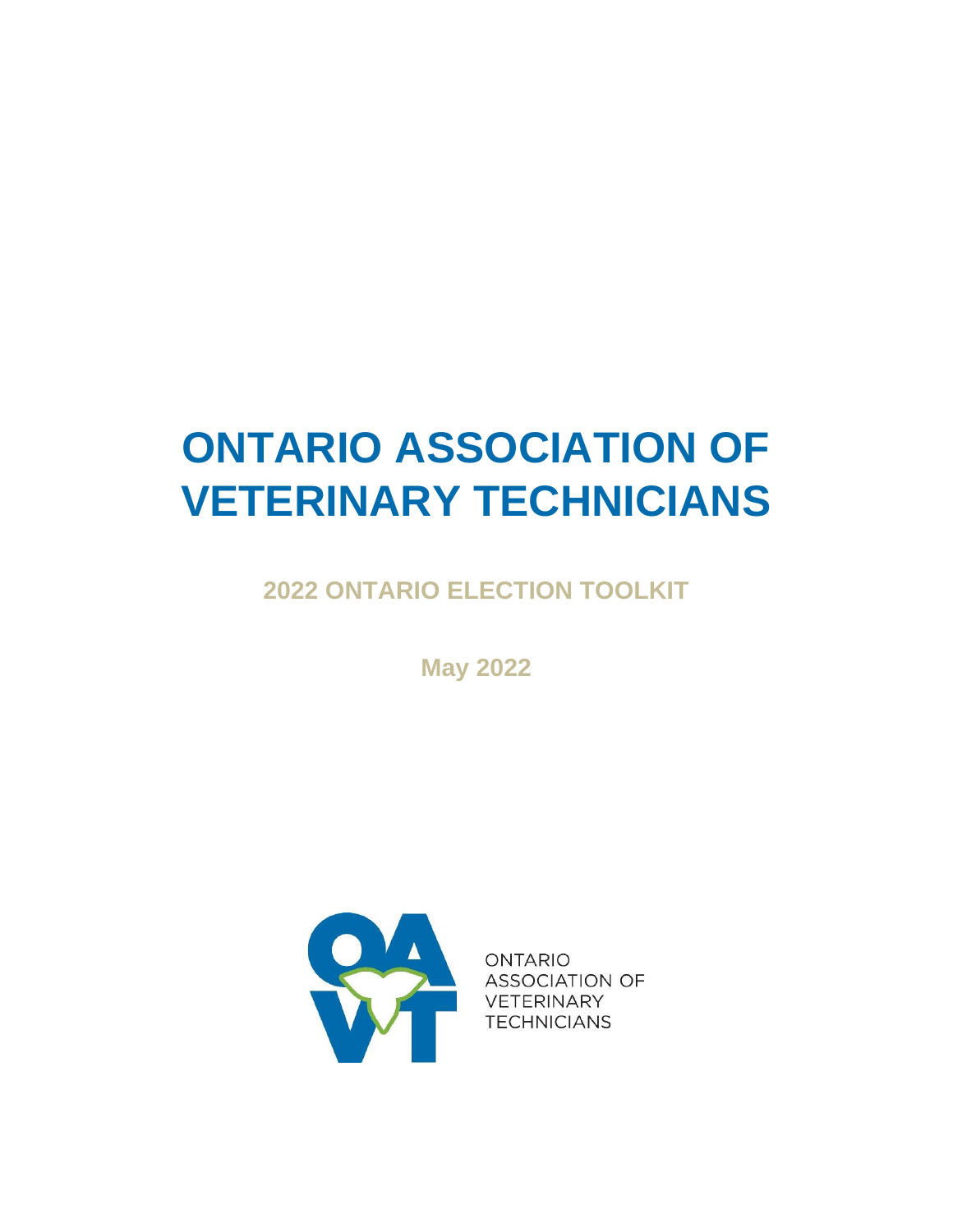

## **TABLE OF CONTENTS**

| TIPS AND BEST PRACTICES FOR ENGAGING WITH CANDIDATES  5 |  |
|---------------------------------------------------------|--|

### <span id="page-1-0"></span>**ELECTION OVERVIEW**

The 2022 Ontario provincial election will be held on Thursday, June 2, 2022. The official campaign period (known as "the writ period") began on Wednesday, May 4, 2022.

The campaign period offers an excellent opportunity to engage political decision-makers and shape the policy issues that the next government will care about. While the campaign period is ongoing, we encourage our members to engage with their local candidates about the importance of the RVT profession and how RVTs can offer a solution to challenges Ontarians are facing with accessing veterinary care.

## <span id="page-1-1"></span>**HOW TO FIND YOUR LOCAL CANDIDATES**

You may remember from last election that riding boundaries shifted to accommodate the now 124 seats in the legislature. For more information on riding boundaries, you can visit [Elections](https://www.elections.on.ca/en/voting-in-ontario/electoral-districts/redistribution.html)  [Ontario's website,](https://www.elections.on.ca/en/voting-in-ontario/electoral-districts/redistribution.html) or to find your electoral district, you can [click here.](https://voterinformationservice.elections.on.ca/en/election/search?mode=postalCode)

Once you have found your electoral district, you can find information about your local candidates through the websites of their political party, linked below.

- [Green Party of Ontario](https://gpo.ca/find-candidate/)
- [Ontario Liberal Party](https://ontarioliberal.ca/candidates/)
- [Ontario NDP](https://www.ontariondp.ca/team)
- [Ontario PC](https://ontariopc.ca/team/)

During the campaign period, we will be encouraging all political parties to commit to modernizing the *Veterinarians Act* to reduce strain on Ontario's animal health system and elevate the role and scope of the RVT profession. When engaging with local candidates, it is important to remember to **never engage in partisan critiques**, even of another party.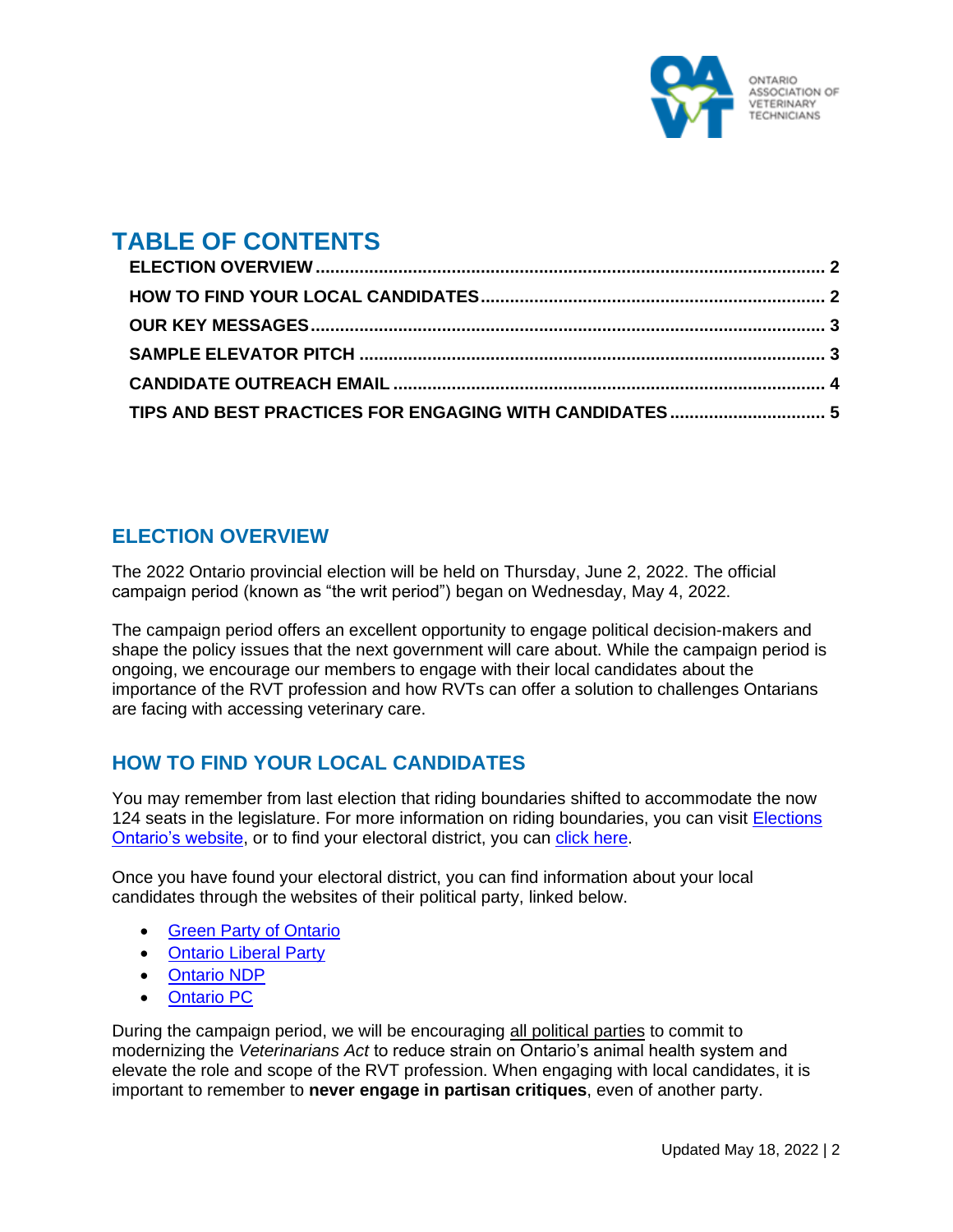

### <span id="page-2-0"></span>**OUR KEY MESSAGES**

Below are some key messages that you can use when engaging with local candidates about the importance of modernizing the *Veterinarians Act* to support and strengthen the RVT profession:

- **Ontarians are increasingly having difficulty accessing veterinary services** due to a shortage of veterinarians and RVTs. This shortage is felt across the province, and is impacting urban and suburban pet owners, as well as farmers in rural and remote areas.
- **This shortage has been severely exacerbated by the COVID-19 pandemic,** resulting in longer wait times for all types of veterinary services, including emergency care.
- **The demand for veterinary services will continue to exceed capacity in the future**, according to the Canadian Veterinary Medical Association. We need to take action to ensure that Ontarians have timely access to veterinary services, now and in the future.
- **RVTs are highly trained professionals** working as an integral part of the animal health care team, **but are not currently recognized for their role.**
	- o The current *Veterinarians Act* does not distinguish between RVTs and lay staff because the Act only recognizes veterinarians and "auxiliaries" (which could include someone hired with no animal health experience or training).
	- o This means that RVTs are currently underutilized and not permitted to fully apply their education and training in the provision of veterinary care.
- The Ontario Association of Veterinary Technicians, the Ontario Veterinary Medical Association, and the College of Veterinarians of Ontario have jointly **identified further opportunities to utilize RVTs to their full scope of practice** to improve the affordability, accessibility, and efficiency of animal health services.
	- $\circ$  We are calling on all political parties to commit to modernizing the outdated *Veterinarians Act* to meet the current demand for animal health services in the province and create a future-ready framework for veterinary care.

### <span id="page-2-1"></span>**SAMPLE ELEVATOR PITCH**

During the campaign period, it is possible that you may encounter local candidates around your community. Should an opportunity for a brief interaction with a local candidate arise, we have prepared an "elevator pitch" that succinctly explains the OAVT's advocacy priorities. Feel free to adapt this pitch to speak to your personal experience – local examples in particular are likely to resonate best with candidates.

*Hi [CANDIDATE NAME], it's great to meet you.*

*My name is [NAME] and I am a Registered Veterinary Technician from [RIDING/AREA].*

*You may know that Ontarians are increasingly having difficulty accessing veterinary services - a problem which has been exacerbated by the COVID-19 pandemic. The Ontario Association of Veterinary Technicians (OAVT), the Ontario Veterinary Medical Association, and the College of Veterinarians of Ontario believe that RVTs can be part of the solution.*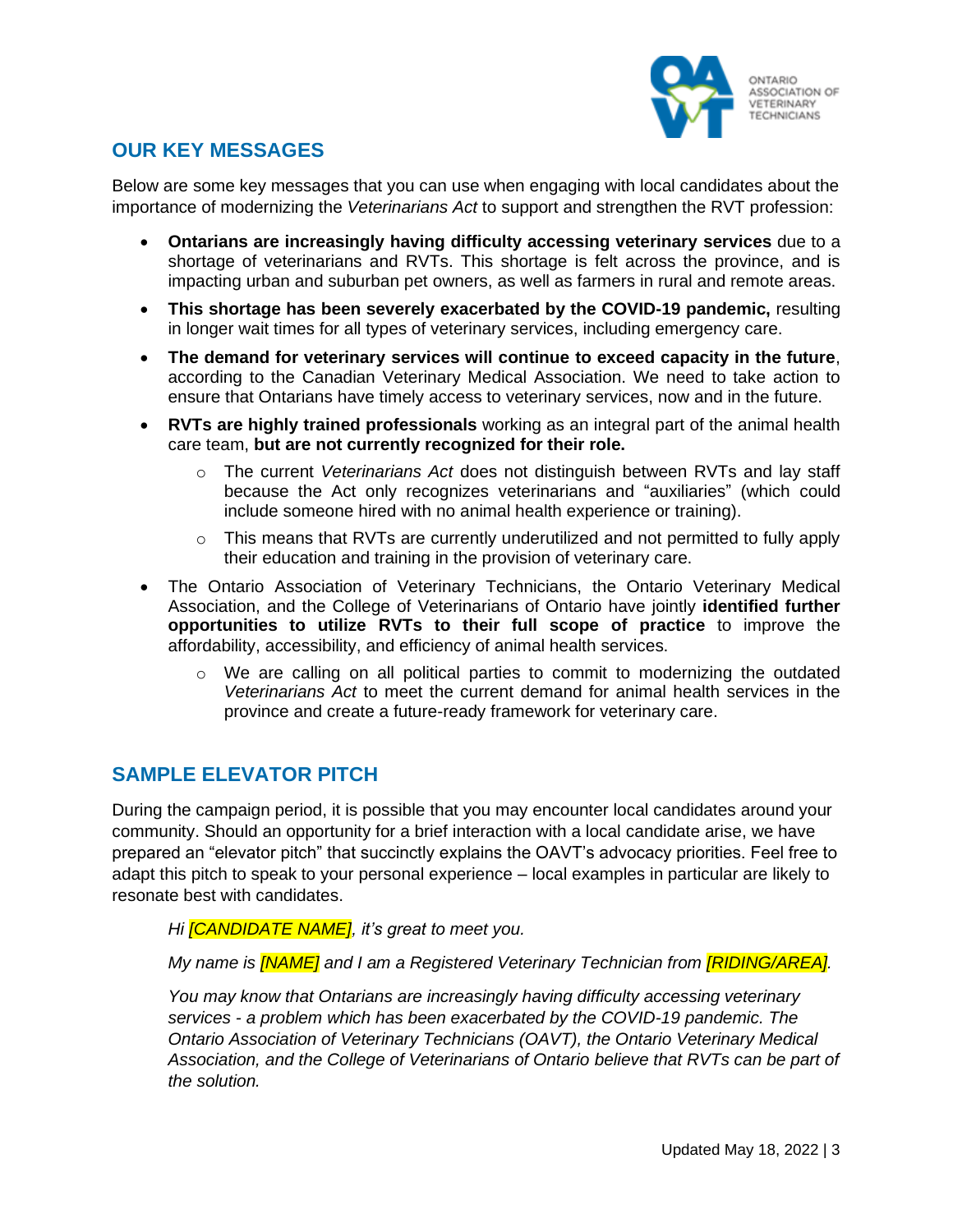

*Members of our profession are currently underutilized, and due to the outdated*  Veterinarians Act, *we are not permitted to fully apply our extensive education and training in the provision of veterinary care. Updating the Act to better use RVTs to the full extent of our knowledge and skills would improve the affordability, accessibility, and efficiency of animal health services for pet owners and/or farmers in [RIDING].*

*The OAVT is calling on all parties to commit to modernizing the outdated Veterinarians* Act *to meet the current demand for animal health services in the province and create a future-ready framework for veterinary care. We look forward to working with all elected representatives to improve the delivery of veterinary medicine for Ontarians, following the election.*

#### <span id="page-3-0"></span>**CANDIDATE OUTREACH EMAIL**

The following note can be used in email communications with candidates and their staff over the course of the campaign. Again, this note may be adapted to speak to your personal experience and local examples from your riding.

#### **RE: Updating the Veterinarians Act to Address Ontario's Shortage of Veterinary Professionals**

#### Dear [CANDIDATE NAME],

My name is **[NAME]** and I am a **[INSERT JOB TITLE]** at **[INSERT PLACE OF EMPLOYMENT**]. I am writing to you as a local resident and on behalf of the Ontario Association of Veterinary Technicians (OAVT) to urge your party to commit to modernizing the regulation of Registered Veterinary Technicians (RVTs) by updating the *Veterinarians Act, 1990*. This change would improve the utilization of RVTs in the provision of veterinary care, with benefits for the affordability, accessibility, and efficiency of animal health services in Ontario.

As you may know, Ontarians are increasingly having difficulty accessing veterinary services due to a shortage of veterinarians and RVTs. While this shortage has been long reported by farmers in rural and remote areas, the situation is now equally impacting pet owners residing in urban and suburban areas. The shortage of animal health professionals has been severely exacerbated by the COVID-19 pandemic, resulting in longer wait times for all types of veterinary services, including emergency care. Coupled with existing professional shortages, the increase in pandemic pets and additional public health requirements for veterinary clinic operations have resulted in a crisis situation. **[OPPORTUNITY TO ELABORATE IF YOU** HAVE A STORY SHOWCASING THE DIFFICULTY OF ACCESSING ANIMAL HEALTH CARE].

RVTs are highly trained professionals and we have completed rigorous training and a demanding registration process in order to achieve our level of skill and knowledge in veterinary medicine. Despite this, the current *Veterinarians Act* does not distinguish between RVTs and lay staff, which has limited the ability of RVTs to fully apply our education and training in the provision of veterinary care.

On behalf of the OAVT, I encourage your party to commit to amending the *Veterinarians Act*, in order to modernize the regulation of veterinary professionals to best meet the growing animal health needs in the province. Utilizing the more than 4,200 RVTs in Ontario to our full scope of practice, including enabling us to initiate care in certain specific instances such as veterinary emergencies, could help alleviate current and future issues associated with the availability of veterinary care.

Thank you in advance for your consideration of the OAVT's goal to improve the delivery of veterinary medicine in Ontario.

Sincerely,